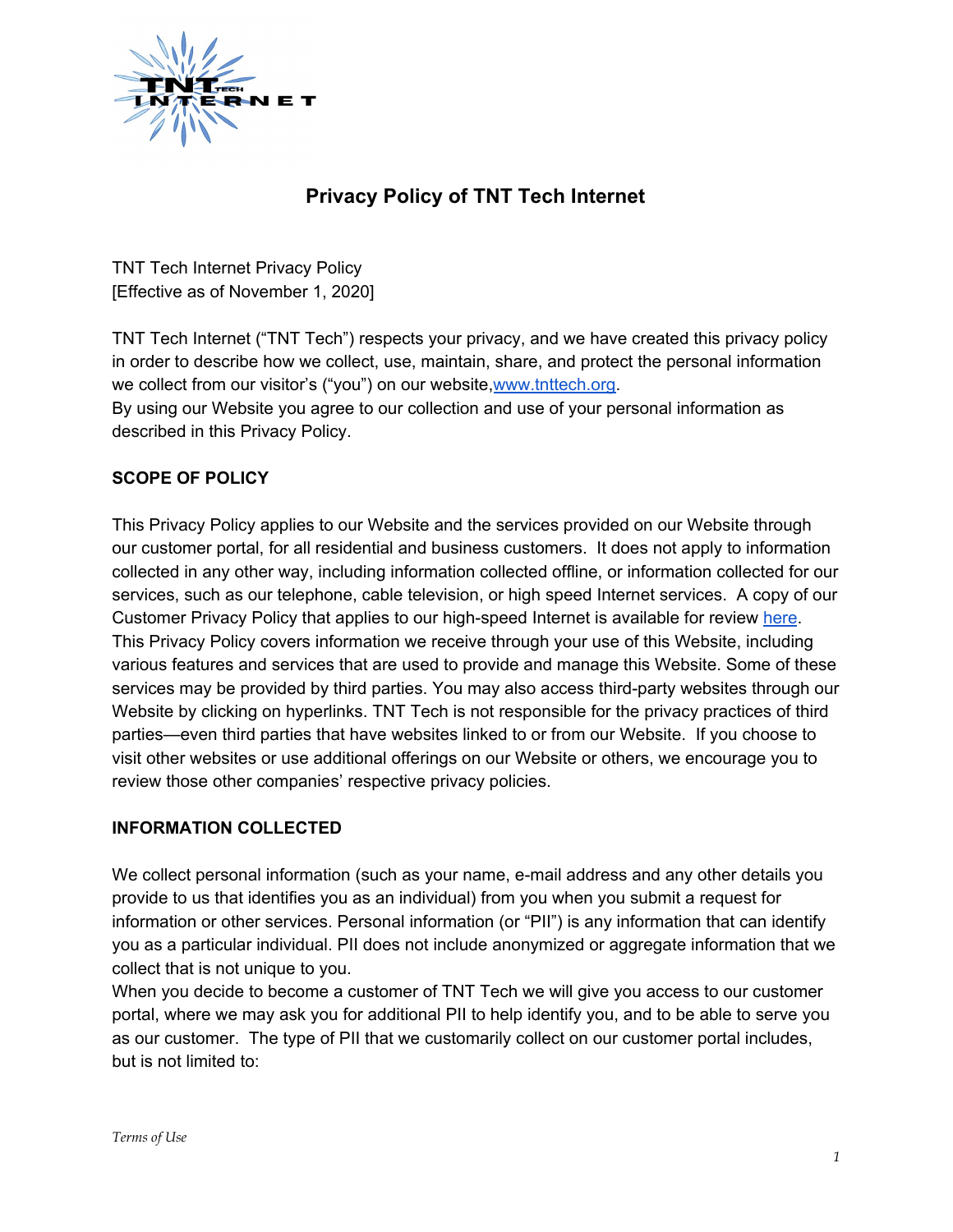

Through this Website, TNT Tech may allow you to logon or share information through social media services provided by third parties such as Facebook, Twitter, and YouTube. Any information we collect when you access a third party service is covered under this Privacy Policy. Information collected by third parties directly through their service will be governed by their own privacy policies.

In addition to information you proactively share with us, TNT Tech also automatically collects and stores Internet data, such as your Internet protocol (IP) address, domain name, browser type, data and time that you visited our Website, which webpages you visited, the referring Uniform Resource Locator (URL) and much time you spent browsing our Website. This information is collected to administer our Website and to assist us in improving our Website by understanding how it is used by consumers. We do not link this Internet data to any PII. When TNT Tech uses third parties to assist us in maintaining, auditing, and developing our Website, we may provide the third party service provider with limited access to your information, and only for the purpose of performing the specific tasks requested.

### **CHILDREN'S PRIVACY**

Our Website is not directed at children under the age of 13. TNT Tech does not knowingly collect personally identifiable information from anyone under the age of 13 on this Website. If you think that TNT Tech has inadvertently collected information about someone under the age of 13, please contact us at info@tnttech.org.

#### **USE OF INFORMATION**

We may use the information we collect about your through our Website to:

- Correspond with you, particularly when you submit an inquiry, or sign up to receive products or services, or other communications and updates from TNT Tech;
- Maintain the security and integrity of our Website; products and services;
- Administer, review and improve our Website, products or services;

And/or for purposes permitted by your agreements with TNT Tech, if any, to enable us to provide you with certain products or services.

TNT Tech will not share or sell your personal information with third parties, other than to TNT Tech subsidiaries or vendors, including payment processors, content providers, shipping vendors or others who perform similar functions on behalf of TNT Tech.

Other special circumstances that may require the disclosure of your personal information include:

- When disclosure is required or authorized by law through legal process, or when pertinent to judicial or governmental investigations or proceedings,
- To protect TNT Tech's legal rights, or to defend and protect the rights of others;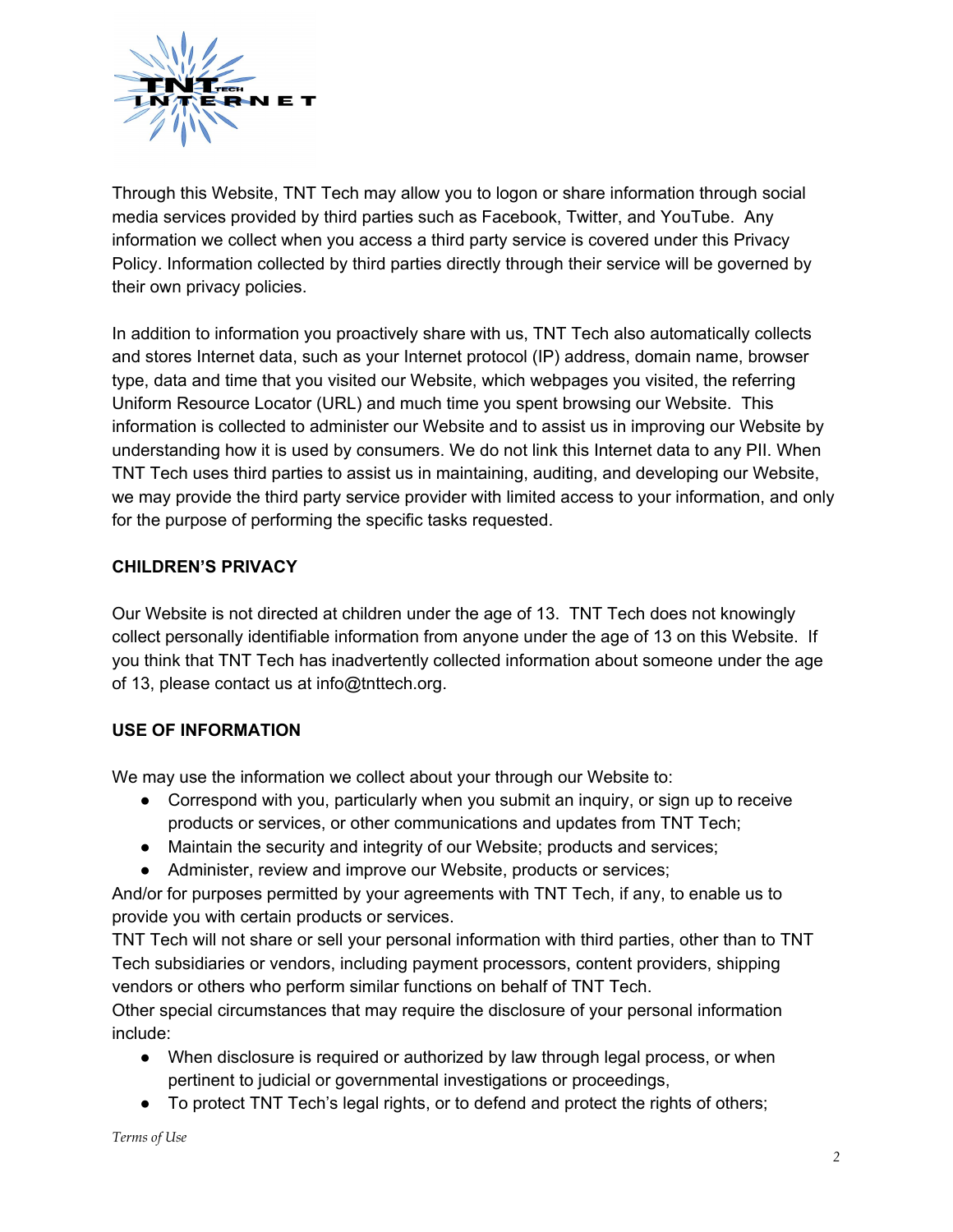

- To enforce the Website Terms of Use, Acceptable Use Policy, or similar standards to which you agree by virtue of your use of our Website;
- In connection with a sale, purchase, merger, reorganization, liquidation or dissolution involving TNT Tech. If TNT Tech or our assets are acquired by another company, that company may assume responsibility for the personal information we collected through our Website, and that company will also assume all the rights and obligations regarding the information collected, as described in this Privacy Policy; and
- When necessary to respond to an emergency, which includes protecting your safety or the safety of others.

\*Customer Proprietary Network Information (CPNI) is information that TNT Tech obtains in connection with providing telecommunications services to you. CPNI typically includes the type of information found on your phone bill, such as the types of services you purchase from us. TNT Tech does not sell CPNI to third parties and complies with applicable federal and state CPNI rules that apply to telecommunications carriers.

# **ACCESS AND CORRECTION**

You may access and correct any information you input on our Website portal by signing in and correct the information through the portal. If you are TNT Tech customer and you need assistance with correcting your account information, please contact us at info@tnttech.org or 1-970-458-1644.

# **SECURITY**

TNT Tech makes reasonable efforts to maintain the security of our servers and computer networks in order to help prevent the loss, misuse, and modification of the personal information we collect on our Website. TNT Tech protects the security of your personal information by using specialized software during the service application process, enrollment, while you're shopping on our Website, or when you're paying your TNT Tech statement. We also maintain reasonable administrative, technical, and physical safeguards to protect the personal information in our possession. We have established security protocols to ensure that we are doing our part to protect against any anticipated threats or hazards to the security and integrity of our systems. Even though we take reasonable steps to maintain information security, and expect our vendors to do the same, TNT Tech cannot guarantee the security of personal information. We also encourage our customers to do their part in protecting their personal and sensitive information, including being responsible for maintaining the confidentiality of their account login information and other passwords.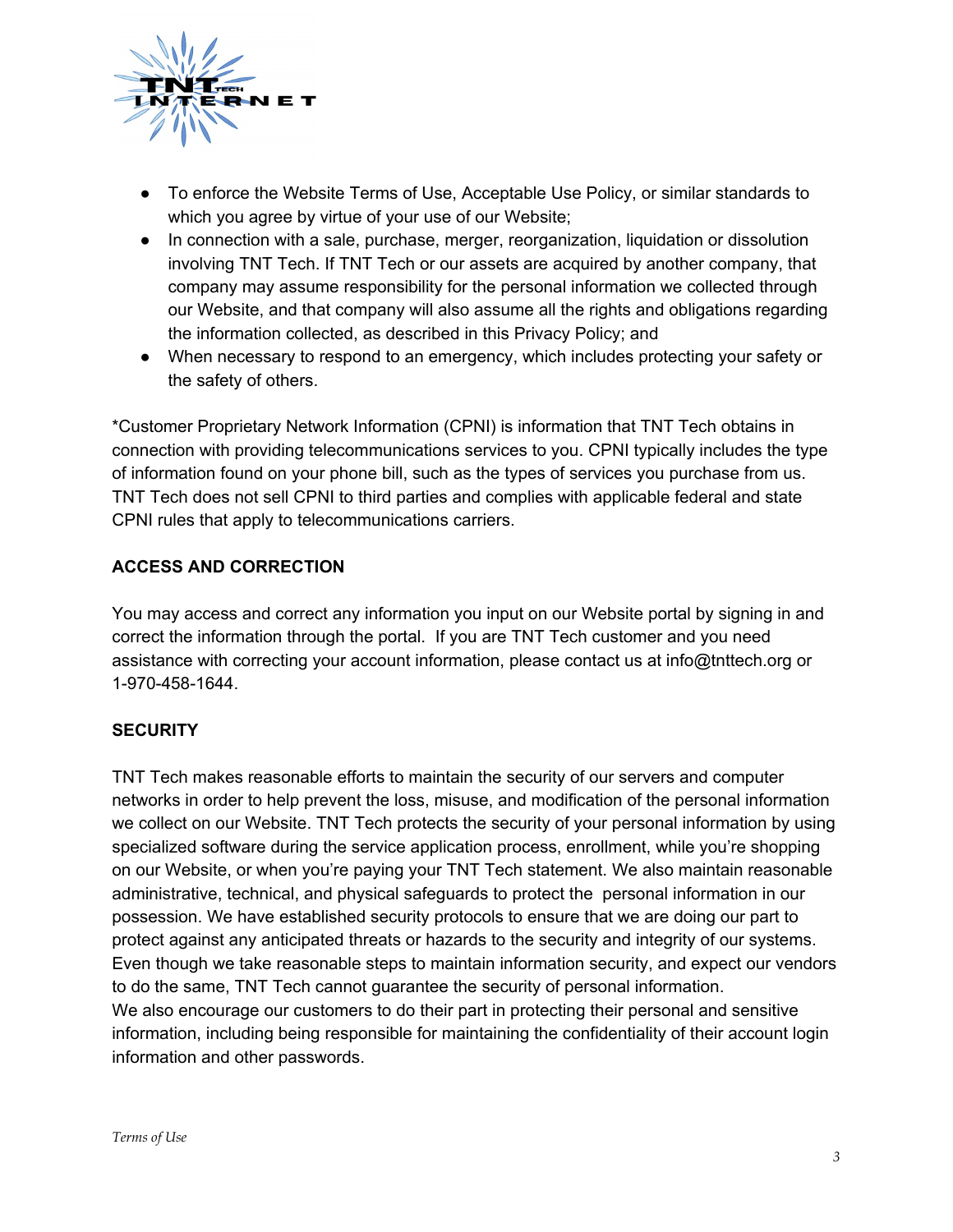

## **COOKIES**

Like many other websites, we use a standard technology such as cookies, web beacons, and pixels (collectively, called "cookies" herein) to collect information about how you use our Website. A cookie is a small data file that may be sent to your computer when you visit our Website. A cookie is used to identify you when you use our Website or return to our Website. We use cookies to better serve our Website users and help us improve your experience on our Website. TNT Tech may use session and persistent cookies—a session cookie enables certain features on our Website, but is deleted from your computer when you end your browsing session, whereas a persistent cookie remains on your computer after you close your browser, and may be used by your browser on subsequent visits to our Website.

Most web browsers allow you to control cookies through their settings tab. You may also have the option to delete most cookies. By changing the settings of your browser, you may be able to effectively refuse or delete cookies, but that may affect the display function of certain features on our Website.

Do Not Track: TNT Tech does not track its customers overtime and across third party websites to provide targeted advertising and therefore do not respond to "Do Not Track" signals. With respect to third party tracking from other websites, our services are not currently configured to respond to browsers "Do Not Track" signals, as no formal "Do Not Track" standard has been adopted.

# **OPTING OUT**

As a user of our Website you can decide what personal information you want to share with us, with respect to submitting inquiries or requesting our products and services. Note that some personally identifiable information is required for us to communicate with you or provide you with services. If you do not provide the requested information necessary, we may not be able to complete certain transactions or communicate with you.

If you receive emails from TNT Tech, but no longer wish to get our electronic communications, you may opt-out or otherwise manage such communications through a link provided in those emails. Opting out of email communications is only possible for messages that are not necessary for providing you with the service or product you requested.

#### **CHANGES TO THIS POLICY**

If we change our privacy policy and procedures, we will post our policy changes on our Website at [www.tnttech.org](https://www.tnttech.org/). Please review the date at the top of this Policy to determine when the most